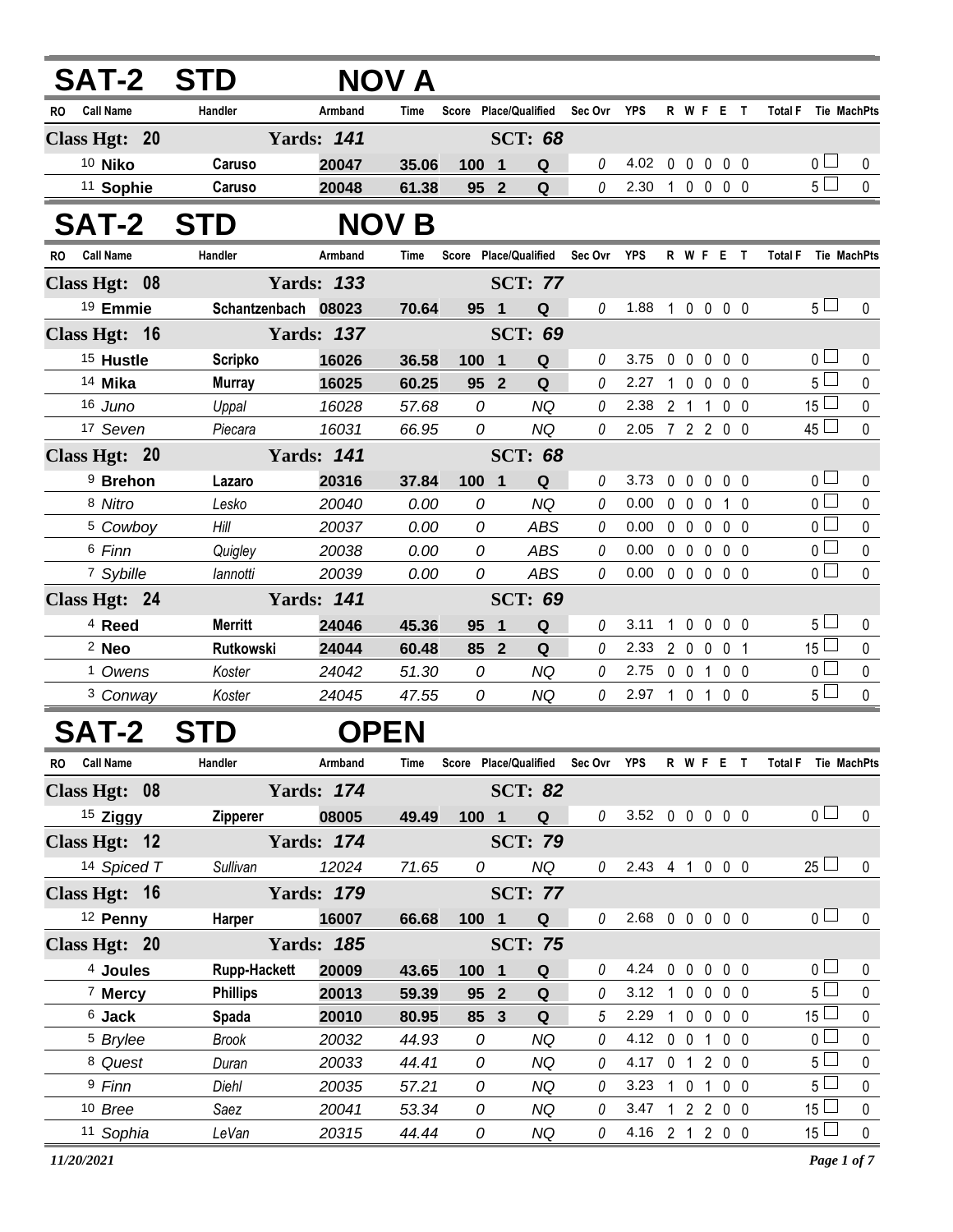| <sup>3</sup> Chloe     |                | Lane           | 20008             | 0.00        | 0     | <b>ABS</b>            | 0           | $0.00 \t0 \t0 \t0 \t0 \t0$ |   |                   |                |                 | 0 <sub>0</sub>                    | 0                  |
|------------------------|----------------|----------------|-------------------|-------------|-------|-----------------------|-------------|----------------------------|---|-------------------|----------------|-----------------|-----------------------------------|--------------------|
| Class Hgt: 24          |                |                | <b>Yards: 185</b> |             |       | <b>SCT: 78</b>        |             |                            |   |                   |                |                 |                                   |                    |
|                        |                |                |                   |             |       |                       |             |                            |   |                   |                |                 |                                   |                    |
| <sup>2</sup> Oshie     |                | <b>Mangels</b> | 24015             | 66.33       | 85 1  | Q                     | 0           | 2.79                       | 1 | $\overline{1}$    |                | $0 \t0 \t1$     | 15 <sup>1</sup><br>0 <sub>1</sub> | 0                  |
| <sup>1</sup> Joey      |                | Klee           | 24014             | 0.00        | 0     | <b>ABS</b>            | 0           | 0.00                       |   | $00000$           |                |                 |                                   | $\pmb{0}$          |
| <b>SAT-2</b>           |                | <b>STD</b>     | EX                |             |       |                       |             |                            |   |                   |                |                 |                                   |                    |
| <b>Call Name</b><br>RO |                | Handler        | Armband           | <b>Time</b> |       | Score Place/Qualified | Sec Ovr     | YPS                        |   | R W F E T         |                |                 | <b>Total F</b>                    | Tie MachPts        |
| Class Hgt: 08          |                |                | <b>Yards: 178</b> |             |       | <b>SCT: 76</b>        |             |                            |   |                   |                |                 |                                   |                    |
| 189 Elvis              |                | Loper          | 08301             | 79.25       | 91 1  | Q                     | 3           | 2.25                       |   | 00000             |                |                 | ا 9                               | 0                  |
| 191 Scout              |                | Loper          | 08304             | 94.70       | 0     | <b>NQ</b>             | 18          | 1.88 2 1 0 0 2             |   |                   |                |                 | 79 <sup>°</sup>                   | $\mathbf 0$        |
| 190 Annie              |                | Chapot         | 08303             | 0.00        | 0     | <b>ABS</b>            | 0           | 0.00                       |   | $00000$           |                |                 | 0 <sup>1</sup>                    | $\pmb{0}$          |
| Class Hgt: 12          |                |                | <b>Yards: 178</b> |             |       | <b>SCT: 71</b>        |             |                            |   |                   |                |                 |                                   |                    |
| 167 Eddie              |                | Gurney         | 12309             | 67.50       | 0     | NQ                    | 0           | 2.64 1 1 1 0 0             |   |                   |                |                 | 10 <sup>1</sup>                   | $\mathbf 0$        |
| Class Hgt: 20          | <b>SCT: 68</b> |                |                   |             |       |                       |             |                            |   |                   |                |                 |                                   |                    |
| 87 Ruger               |                | <b>Barnes</b>  | 20322             | 40.60       | 100 1 | Q                     | 0           | 4.80                       |   | 00000             |                |                 | 0 <sup>1</sup>                    | 0                  |
| 98 Clooney             |                | Johnston       | 20339             | 45.49       | 100 2 | Q                     | 0           | 4.29                       |   | 00000             |                |                 | 0 <sup>2</sup>                    | $\mathbf 0$        |
| 91 Jersey              |                | Cardamone      | 20331             | 57.00       | 100   | $\mathbf{3}$<br>Q     | 0           | 3.42                       |   | $0\quad 0$        | $\mathbf 0$    | $0\quad 0$      | 0 <sup>1</sup>                    | 0                  |
| 92 Jake                |                | <b>Densten</b> | 20332             | 65.01       | 100   | $\overline{4}$<br>Q   | 0           | 3.00                       |   | 00000             |                |                 | 0 <sup>1</sup>                    | $\pmb{0}$          |
| 84 Zorro               |                | Davidheiser    | 20314             | 0.00        | 0     | <b>NQ</b>             | 0           | 0.00                       |   | $0\quad 0\quad 0$ |                | 10              | 0 l                               | 0                  |
| 85 Blair               |                | Chardavoyne    | 20317             | 84.63       | 0     | <b>NQ</b>             | 16          | 2.30                       |   | 2 0 0             |                | 0 <sub>0</sub>  | 58 <sup>1</sup>                   | 0                  |
| 86 Kaio                |                | Minnella       | 20320             | 60.19       | 0     | NQ                    | 0           | 3.24                       |   | 1 2 1 0 0         |                |                 | 15 <sup>1</sup>                   | 0                  |
| 88 Grin:)              |                | Ott            | 20326             | 42.68       | 0     | <b>NQ</b>             | 0           | 4.57                       |   | 0 <sub>1</sub>    | $\mathbf 0$    | $0\quad 0$      | 5 <sup>1</sup>                    | $\pmb{0}$          |
| 89 Lacey               |                | Quaglietta     | 20327             | 58.66       | 0     | ΝQ                    | 0           | 3.32                       |   | 1 0 0             |                | $0\quad 0$      | 5 <sup>1</sup>                    | 0                  |
| 90 Merry               |                | Rimmer         | 20329             | 0.00        | 0     | <b>NQ</b>             | 0           | 0.00                       |   | $0\quad 0\quad 0$ |                | $1\quad0$       | 0 l                               | $\mathbf 0$        |
| 82 Snap                |                | Fisher         | 20330             | 50.20       | 0     | ΝQ                    | 0           | 3.88                       |   | 3 <sub>1</sub>    | $\mathbf{1}$   | $0\quad 0$      | 20 <sup>1</sup>                   | 0                  |
| 93 Rain                |                | Scripko        | 20333             | 42.32       | 0     | <b>NQ</b>             | 0           | 4.61                       |   | $1\quad0$         | $\overline{1}$ | $0\quad 0$      | 5 <sup>1</sup>                    | $\pmb{0}$          |
| 94 Teddy               |                | Peck           | 20335             | 52.20       | 0     | NQ                    | 0           | 3.74                       | 1 | $\overline{1}$    | $\mathbf 0$    | $0\quad 0$      | 10 <sup>1</sup>                   | 0                  |
| 95 Shelby              |                | Ayers          | 20336             | 0.00        | 0     | <b>NQ</b>             | 0           | 0.00                       |   | $0\quad 0\quad 0$ |                | $1\quad0$       | 0 l                               | $\pmb{0}$          |
|                        | 97 Chaka Khan  | Shea-Zackin    | 20338             | 52.49       | 0     | <b>NQ</b>             | 0           | 3.71                       |   | 0 <sub>1</sub>    |                | $0\quad0\quad0$ | 5 l                               | 0                  |
| 96 Tonks               |                | Cifarelli      | 20337             | 0.00        | 0     | <b>ABS</b>            | $\theta$    | $0.00 \t0 \t0 \t0 \t0 \t0$ |   |                   |                |                 | 0 <sub>1</sub>                    | 0                  |
| Class Hgt: 24          |                |                | <b>Yards: 195</b> |             |       | <b>SCT: 72</b>        |             |                            |   |                   |                |                 |                                   |                    |
| 22 Journey             |                | Wirkowski      | 24340             | 46.42       | 0     | <b>NQ</b>             | 0           | 4.20                       |   | 0 0 1 0 0         |                |                 | 0 <sub>1</sub>                    | 0                  |
| 23 Caliente            |                | Silver         | 24341             | 0.00        | 0     | <b>NQ</b>             | $\theta$    | 0.00                       |   | 0 0 0 1 0         |                |                 | 0 <sub>0</sub>                    | $\pmb{0}$          |
| 24 Carson              |                | Durocher       | 24343             | 0.00        | 0     | NQ                    | 0           | 0.00                       |   | 0 0 0 1 0         |                |                 | 0 <sub>l</sub>                    | 0                  |
| Class Hgt: 24C         |                |                | <b>Yards: 195</b> |             |       | <b>SCT: 68</b>        |             |                            |   |                   |                |                 |                                   |                    |
| <sup>1</sup> Freedom   |                | Pollard        | 24C016            | 0.00        | 0     | NQ                    | 0           | 0.00 0 0 0 1 0             |   |                   |                |                 | 0 <sub>1</sub>                    | 0                  |
| <b>SAT-2</b>           |                | <b>STD</b>     | <b>MAS</b>        |             |       |                       |             |                            |   |                   |                |                 |                                   |                    |
| <b>Call Name</b><br>RO |                | Handler        | Armband           | Time        |       | Score Place/Qualified | Sec Ovr YPS |                            |   | R W F E T         |                |                 | <b>Total F</b>                    | <b>Tie MachPts</b> |
| Class Hgt: 08          |                |                | <b>Yards: 178</b> |             |       | <b>SCT: 76</b>        |             |                            |   |                   |                |                 |                                   |                    |
| 188 Dot                |                | <b>Rotelle</b> | 08127             | 38.44       | 100 1 | Q                     | 0           | 4.63                       |   | 00000             |                |                 | 0 <sub>1</sub>                    | 37                 |
| 180 Spirit             |                | Rotelle        | 08113             | 47.54       | 100 2 | Q                     | 0           | 3.74                       |   | $0\quad 0$        | $\mathbf{0}$   | $0\quad 0$      | 0 <sub>1</sub>                    | 28                 |
| 186 Koga               |                | Kato           | 08124             | 54.41       | 100 3 | ${\bf Q}$             | 0           | 3.27                       |   | 0 0 0 0 0         |                |                 | 0 <sub>0</sub>                    | 21                 |
| 187 Trixie             |                | <b>Bruno</b>   | 08125             | 56.90       | 100 4 | Q                     | 0           | 3.13                       |   | 00000             |                |                 | 0 <sub>0</sub>                    | 19                 |
| 179 Tucker             |                | <b>Dalton</b>  | 08110             | 60.00       | 100   | Q                     | 0           | 2.97 0 0 0 0 0             |   |                   |                |                 | 0 <sub>1</sub>                    | 16                 |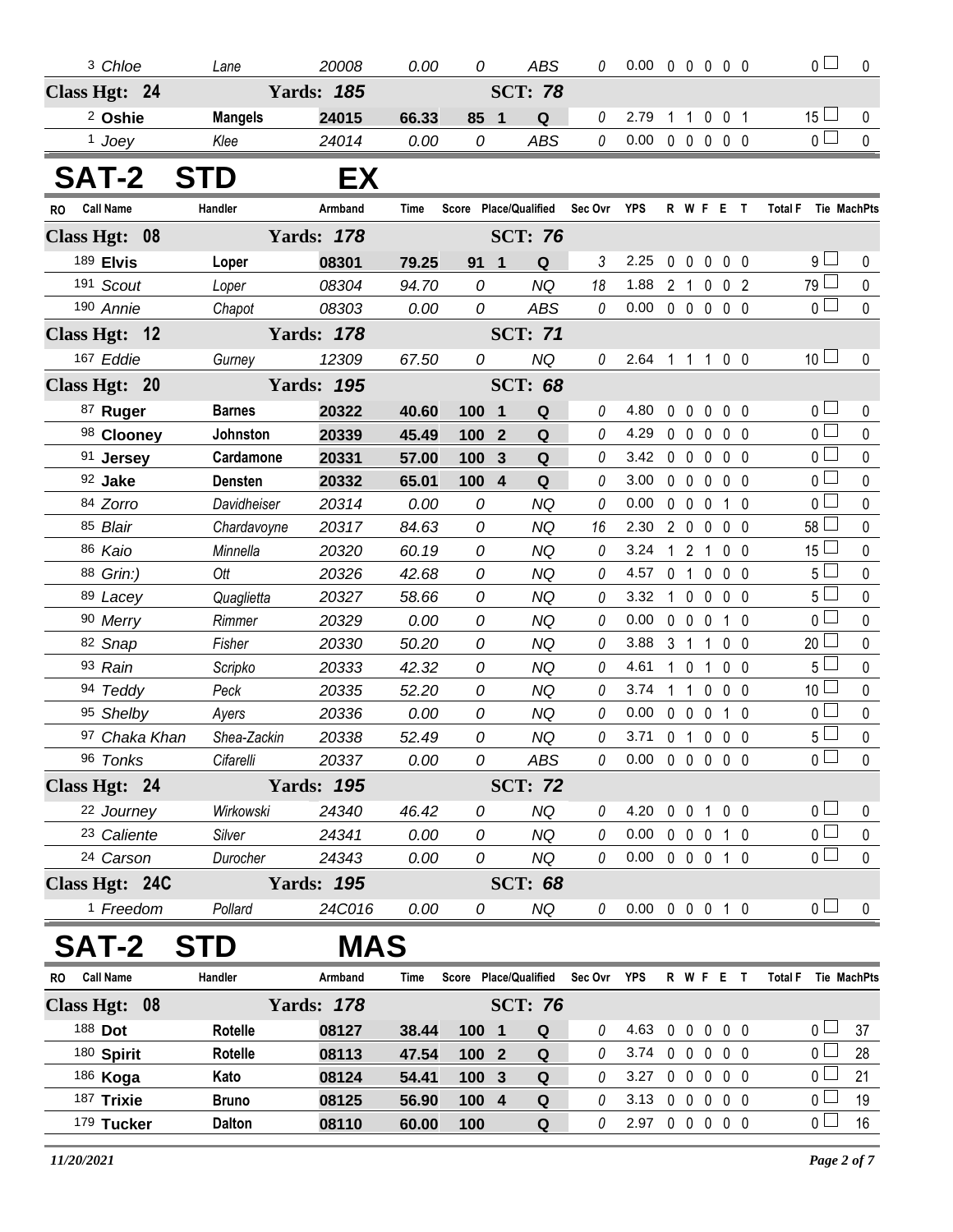|                   | 176 Jingle Belle | <b>Hill-Wampler</b> | 08114             | 66.98 | 100   | Q                             | 0 | 2.66           | $0\quad 0$     |             | $\overline{0}$ | $0\quad 0$     | $\overline{0}$  | 9              |
|-------------------|------------------|---------------------|-------------------|-------|-------|-------------------------------|---|----------------|----------------|-------------|----------------|----------------|-----------------|----------------|
|                   | 174 Brazen       | <b>Thompson</b>     | 08115             | 73.65 | 100   | ${\bf Q}$                     | 0 | 2.42           | $\mathbf 0$    | $\mathbf 0$ | 0              | $0\quad 0$     | 0 <sub>1</sub>  | $\overline{2}$ |
|                   | 177 Roxie        | Thompson            | 08109             | 83.56 | 0     | <b>NQ</b>                     | 7 | 2.13           | $0\quad 0$     |             | $\mathbf 0$    | 0 <sub>0</sub> | 21 <sup>1</sup> | $\pmb{0}$      |
|                   | 175 Dart         | Rotelle             | 08112             | 47.24 | 0     | <b>NQ</b>                     | 0 | 3.77           | $1\quad 0$     |             | $\mathbf 0$    | 0 <sub>0</sub> | 5 <sub>1</sub>  | $\pmb{0}$      |
|                   | 181 Shimmy       | Hill-Wampler        | 08117             | 61.07 | 0     | <b>NQ</b>                     | 0 | 2.91           | $\mathbf 0$    | $\mathbf 0$ | 1              | 0 <sub>0</sub> | 0 l             | $\mathbf 0$    |
|                   | 184 Bonus        | Rotelle             | 08118             | 48.35 | 0     | <b>NQ</b>                     | 0 | 3.68           | $1\quad 0$     |             | $\mathbf 0$    | $0\quad 0$     | 5 <sub>1</sub>  | $\pmb{0}$      |
|                   | 182 Bonnie       | Dare                | 08119             | 51.96 | 0     | <b>NQ</b>                     | 0 | 3.43           | $0\quad 0$     |             | $\mathbf{1}$   | 0 <sub>0</sub> | 0 L             | $\mathbf 0$    |
|                   | 183 Kid          | Powers              | 08121             | 79.62 | 0     | <b>NQ</b>                     | 3 | 2.24           | $\mathbf 0$    | $\mathbf 0$ | $\mathbf 0$    | $0\quad 0$     | 9 L             | $\pmb{0}$      |
|                   | 185 Shaina       | Schmidt             | 08123             | 49.48 | 0     | <b>NQ</b>                     | 0 | 3.60           | $2\quad 0$     |             | $\mathbf 0$    | 0 <sub>0</sub> | 10 <sup>L</sup> | $\mathbf 0$    |
|                   | 178 Julian       | Shea-Zackin         | 08108             | 0.00  | 0     | <b>ABS</b>                    | 0 | 0.00           | $0\quad 0$     |             | $\mathbf 0$    | 0 <sub>0</sub> | 0 <sub>1</sub>  | $\pmb{0}$      |
| <b>Class Hgt:</b> | 12               |                     | <b>Yards: 178</b> |       |       | <b>SCT: 71</b>                |   |                |                |             |                |                |                 |                |
|                   | 163 Vette        | Kolva               | 12159             | 37.34 | 100 1 | Q                             | 0 | 4.77           | $0\quad 0$     |             | $\mathbf 0$    | $0\quad 0$     | 0 <sub>0</sub>  | 33             |
|                   | 142 BB           | <b>Visco</b>        | 12134             | 39.69 | 100   | $\mathbf Q$<br>$\overline{2}$ | 0 | 4.48           | $\mathbf 0$    | $\mathbf 0$ | $\mathbf 0$    | 0 <sub>0</sub> | 0 <sup>1</sup>  | 31             |
|                   | 146 Surfer Dude  | Gilmer              | 12140             | 40.85 | 100   | Q<br>3                        | 0 | 4.36           | $0\quad 0$     |             | 0              | 0 <sub>0</sub> | 0 L             | 30             |
|                   | 144 Porsche      | Kolva               | 12137             | 41.04 | 100   | $\overline{\mathbf{4}}$<br>Q  | 0 | 4.34           | $\mathbf{0}$   | $\mathbf 0$ | 0              | $0\quad 0$     | 0 <sub>0</sub>  | 29             |
|                   | 139 Dodge        | Rotelle             | 12131             | 42.22 | 100   | Q                             | 0 | 4.22           | 0              | $\mathbf 0$ | $\mathbf 0$    | 0 <sub>0</sub> | 0 l             | 28             |
|                   | 149 Joy          | <b>Stoddard</b>     | 12144             | 46.91 | 100   | ${\bf Q}$                     | 0 | 3.79           | $\mathbf 0$    | $\mathbf 0$ | $\mathbf 0$    | $0\quad 0$     | 0 <sup>1</sup>  | 24             |
|                   | 138 Grant        | Puro                | 12130             | 47.33 | 100   | ${\bf Q}$                     | 0 | 3.76           | $0\quad 0$     |             | $\mathbf 0$    | 0 <sub>0</sub> | 0 L             | 23             |
|                   | 140 Kylie        | <b>Parkin</b>       | 12132             | 48.01 | 100   | ${\bf Q}$                     | 0 | 3.71           | $0\quad 0$     |             | $\mathbf 0$    | $0\quad 0$     | 0 <sub>0</sub>  | 22             |
|                   | 147 OBX          | Kellar              | 12141             | 49.57 | 100   | Q                             | 0 | 3.59           | $0\quad 0$     |             | 0              | 0 <sub>0</sub> | 0 L             | 21             |
|                   | 157 Pebbles      | <b>Schmidt</b>      | 12153             | 49.81 | 100   | $\mathbf Q$                   | 0 | 3.57           | $0\quad 0$     |             | $\mathbf 0$    | $0\quad 0$     | 0 L             | 21             |
|                   | 143 Roger        | <b>Fitzgerald</b>   | 12135             | 50.26 | 100   | Q                             | 0 | 3.54           | $0\quad 0$     |             | 0              | $0\quad 0$     | 0 l             | 20             |
|                   | 159 Gunner       | Lang                | 12155             | 52.84 | 100   | ${\bf Q}$                     | 0 | 3.37           | $0\quad 0$     |             | $\mathbf 0$    | $0\quad 0$     | 0 <sup>1</sup>  | 18             |
|                   | 166 Jelly Bean   | <b>Kapetanakis</b>  | 12307             | 55.56 | 100   | Q                             | 0 | 3.20           | $0\quad 0$     |             | 0              | $0\quad 0$     | 0 <sub>0</sub>  | 15             |
|                   | 136 Zor-el       | <b>Bergmann</b>     | 12128             | 58.14 | 100   | ${\bf Q}$                     | 0 | 3.06           | $0\quad 0$     |             | $\mathbf 0$    | $0\quad 0$     | 0 <sup>1</sup>  | 12             |
|                   | 137 Sonar        | Kraitchman          | 12129             | 0.00  | 0     | <b>NQ</b>                     | 0 | 0.00           | $0\quad 0$     |             | $\overline{0}$ | $1\quad0$      | $\overline{0}$  | $\mathbf 0$    |
|                   | 141 Ditto        | Prekop              | 12133             | 0.00  | 0     | <b>NQ</b>                     | 0 | 0.00           | $0\quad 0$     |             | $\mathbf 0$    | 1 0            | 0 <sub>0</sub>  | $\mathbf 0$    |
|                   | 145 Chew         | Ulissi              | 12139             | 73.39 | 0     | <b>NQ</b>                     | 2 | 2.43           | 2 <sub>1</sub> |             | 1              | 0 <sub>0</sub> | 21 <sup>l</sup> | 0              |
|                   | 148 Shameless    |                     |                   |       |       |                               |   |                |                |             |                |                | 10 <sup>L</sup> | $\pmb{0}$      |
|                   |                  | Johnson             | 12142             | 41.27 | 0     | <b>NQ</b>                     | 0 | 4.31           | $1\quad1$      |             | $\mathbf{1}$   | 0 <sub>0</sub> |                 |                |
|                   | 151 Beau         | Preston             | 12146             | 46.98 | 0     | NQ                            | 0 | 3.79           |                |             | 2 1 1 0 0      |                | 15 <sup>1</sup> | $\mathbf 0$    |
|                   | 152 Ruckus       | Summersgill         | 12147             | 0.00  | 0     | NQ                            | 0 | 0.00           |                |             | 0 0 0 1 0      |                | $\overline{0}$  | $\mathbf 0$    |
|                   | 153 Pippi        | Cornelius           | 12148             | 54.15 | 0     | <b>NQ</b>                     | 0 | 3.29           |                |             | 0 0 1 0 0      |                | 0 <sub>1</sub>  | 0              |
|                   | 154 Brecker      | McCullough          | 12149             | 80.38 | 0     | NQ                            | 9 | 2.21           |                |             | 2 0 0 0 0      |                | $37 \Box$       | $\mathbf 0$    |
|                   | 156 Hope         | Coe                 | 12151             | 62.72 | 0     | <b>NQ</b>                     | 0 | 2.84           |                |             | 1 1 0 0 0      |                | 10 <sup>1</sup> | 0              |
|                   | 158 Blu          | Dereka              | 12154             | 46.06 | 0     | <b>NQ</b>                     | 0 | 3.86           |                |             | 1 0 1 0 0      |                | 5 <sub>1</sub>  | $\mathbf 0$    |
|                   | 160 Trek         | Wiechmann           | 12156             | 40.13 | 0     | <b>NQ</b>                     | 0 | 4.44           |                |             | 0 0 1 0 0      |                | 0 L             | 0              |
|                   | 161 Cheyenne     | Ulissi              | 12157             | 0.00  | 0     | <b>NQ</b>                     | 0 | 0.00           |                |             | 0 0 0 1 0      |                | 0 <sup>1</sup>  | $\mathbf 0$    |
|                   | 162 Ta-Da!       | Mount               | 12158             | 0.00  | 0     | NQ                            | 0 | 0.00           |                |             | 0 0 0 1 0      |                | 0 <sub>1</sub>  | 0              |
|                   | 164 Hot Shot     | Gaydos              | 12160             | 49.44 | 0     | <b>NQ</b>                     | 0 | 3.60           | 1 1            |             | 1 0 0          |                | 10 <sup>1</sup> | $\mathbf 0$    |
|                   | 150 Misha        | Szakacs             | 12145             | 0.00  | 0     | <b>ABS</b>                    | 0 | 0.00           |                |             | 0 0 0 0 0      |                | 0 <sub>0</sub>  | 0              |
|                   | $155$ Fizz       | Larson              | 12150             | 0.00  | 0     | <b>ABS</b>                    | 0 | 0.00           |                |             | 0 0 0 0 0      |                | 0 <sub>l</sub>  | $\pmb{0}$      |
| 165 B             |                  | Hill-Wampler        | 12163             | 0.00  | 0     | <b>ABS</b>                    | 0 | 0.00           |                |             | 00000          |                | 0 <sub>1</sub>  | $\mathbf 0$    |
|                   | Class Hgt: 16    |                     | <b>Yards: 187</b> |       |       | <b>SCT: 71</b>                |   |                |                |             |                |                |                 |                |
|                   | 107 $Ive$        | <b>Buchma</b>       | 16173             | 0.00  | 0     | <b>AIS</b>                    |   | 0.00           |                |             | 00000          |                | 0 <sub>1</sub>  | 0              |
|                   | 113 Lilac        | <b>Davis</b>        | 16180             | 36.67 | 100 1 | Q                             | 0 | 5.10 0 0 0 0 0 |                |             |                |                | 0 <sub>1</sub>  | 34             |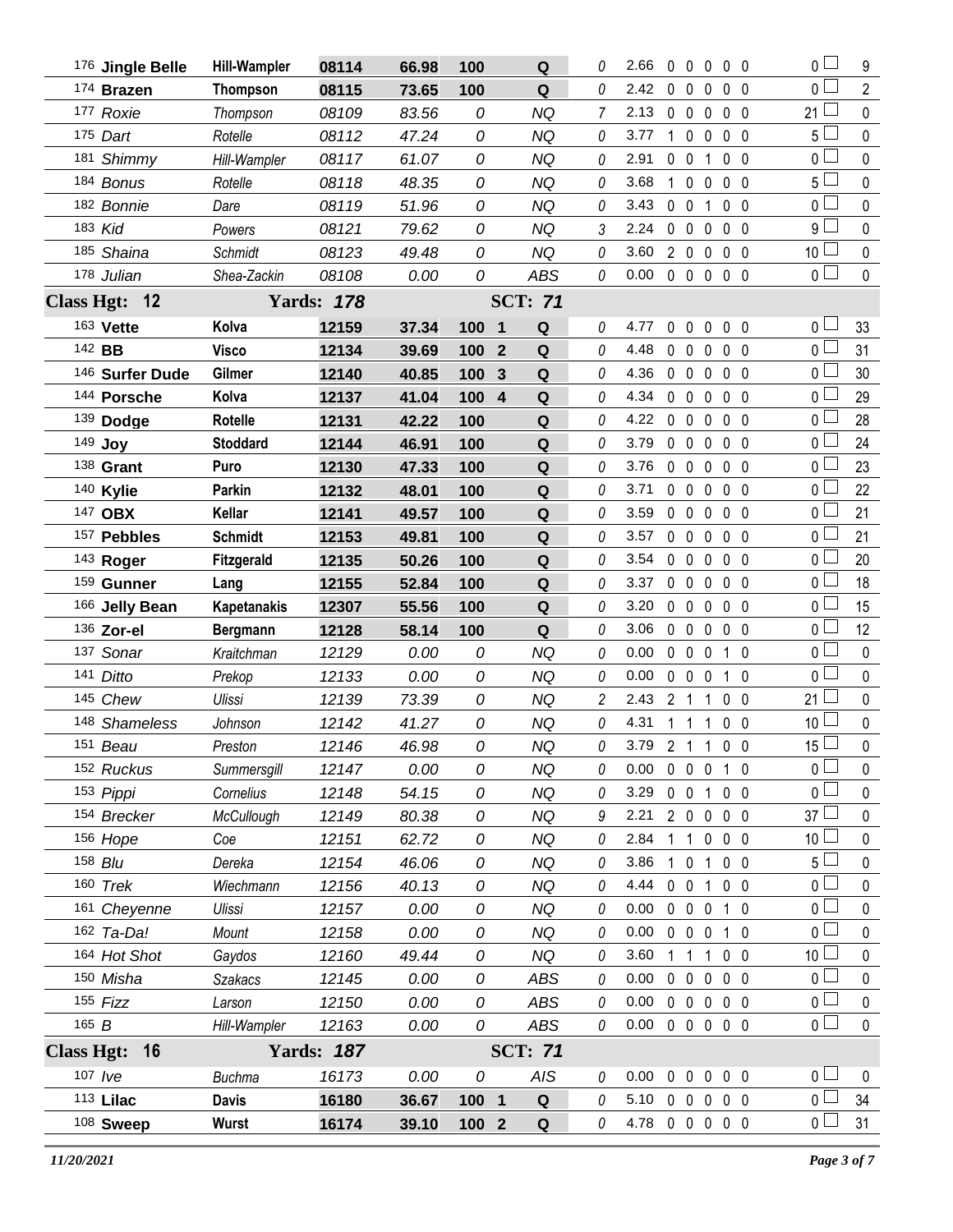|        | 120 Mysti               | Turner            | 16191             | 39.80 | 100<br>3                       | Q              | 0        | 4.70           | $\mathbf 0$    | $\overline{0}$      | $\mathbf{0}$   | 0 <sub>0</sub>    | 0 <sub>1</sub>                | 31          |
|--------|-------------------------|-------------------|-------------------|-------|--------------------------------|----------------|----------|----------------|----------------|---------------------|----------------|-------------------|-------------------------------|-------------|
|        | 105 Rigby               | <b>Suttner</b>    | 16171             | 39.94 | 100<br>$\overline{\mathbf{4}}$ | Q              | 0        | 4.68           | 0              | $\mathbf 0$         | 0              | $0\quad 0$        | 0 <sup>1</sup>                | 31          |
|        | 121 Rhys                | <b>Midura</b>     | 16192             | 41.28 | 100                            | Q              | 0        | 4.53           |                | $0\quad 0$          | $\mathbf 0$    | 0 <sub>0</sub>    | 0 L                           | 29          |
|        | 116 Duffey              | <b>Ackley</b>     | 16185             | 46.37 | 100                            | Q              | 0        | 4.03           | $\mathbf 0$    | $\overline{0}$      | 0              | $0\quad 0$        | 0 <sup>1</sup>                | 24          |
|        | 114 Lici                | Cimprich          | 16182             | 51.16 | 100                            | Q              | 0        | 3.66           |                | $0\quad 0$          | 0              | 0 <sub>0</sub>    | 0 L                           | 19          |
|        | $123$ Grady             | Puro              | 16197             | 51.37 | 100                            | Q              | 0        | 3.64           | $\mathbf 0$    | $\mathbf 0$         | 0              | $0\quad 0$        | 0 <sub>l</sub>                | 19          |
|        | 112 Sadie               | <b>Baranowski</b> | 16177             | 54.29 | 100                            | Q              | 0        | 3.44           | $\mathbf 0$    | $\mathbf 0$         | $\mathbf 0$    | 0 <sub>0</sub>    | 0 l                           | 16          |
|        | $115$ Isabel            | <b>Sutch</b>      | 16183             | 56.00 | 100                            | Q              | 0        | 3.34           | $\mathbf 0$    | $\mathbf 0$         | 0              | $0\quad 0$        | 0 <sub>l</sub>                | 15          |
|        | 103 Spinner             | Fluet             | 16164             | 77.35 | 0                              | NQ             | 6        | 2.42           |                | 2 <sub>2</sub>      | $\mathbf 0$    | 0 <sub>1</sub>    | 43 l                          | $\mathbf 0$ |
|        | 106 Surf                | Wiechmann         | 16172             | 0.00  | 0                              | <b>NQ</b>      | 0        | 0.00           | $\mathbf 0$    | $\mathbf 0$         | $\mathbf 0$    | 1 0               | 0 <sub>0</sub>                | $\pmb{0}$   |
|        | 110 Nell                | Lesko             | 16175             | 0.00  | 0                              | <b>NQ</b>      | 0        | 0.00           |                | $0\quad 0$          | $\mathbf 0$    | $1\quad0$         | 0 <sub>0</sub>                | $\mathbf 0$ |
|        | 111 SuBear              | Borga             | 16176             | 61.51 | 0                              | <b>NQ</b>      | 0        | 3.04           | 1              | $\overline{2}$      | 1              | 0 <sub>0</sub>    | $15\perp$                     | $\mathbf 0$ |
|        | 117 Sawyer              | Ondeyka           | 16186             | 42.53 | 0                              | <b>NQ</b>      | 0        | 4.40           | 2 <sub>1</sub> |                     | $\mathbf{1}$   | 0 <sub>0</sub>    | 15                            | $\mathbf 0$ |
|        | 119 SnapShot            | Johnson           | 16188             | 52.13 | 0                              | <b>NQ</b>      | 0        | 3.59           | $\mathbf 0$    | $\overline{0}$      | 1              | 0 <sub>0</sub>    | 0 <sub>0</sub>                | $\pmb{0}$   |
|        | 122 Joule               | <b>Sturtz</b>     | 16193             | 70.22 | 0                              | <b>NQ</b>      | 0        | 2.66           |                | 2 <sub>2</sub>      | $\mathbf 0$    | 0 <sub>0</sub>    | 20 <sup>L</sup>               | $\mathbf 0$ |
| 124 Si |                         | Visco             | 16198             | 51.13 | 0                              | <b>NQ</b>      | 0        | 3.66           | 1              | $\mathbf{1}$        | 0              | $0\quad 0$        | 10 <sup>1</sup>               | $\mathbf 0$ |
|        | 104 Flash               | Farquhar          | 16165             | 0.00  | 0                              | <b>ABS</b>     | 0        | 0.00           | $\mathbf 0$    | $\mathbf 0$         | 0              | 0 <sub>0</sub>    | 0 <sub>0</sub>                | $\mathbf 0$ |
|        | 118 Allie               | Parkin            | 16187             | 0.00  | 0                              | <b>ABS</b>     | 0        | 0.00           | $\mathbf 0$    | $\mathbf 0$         | 0              | $0\quad 0$        | 0 <sub>1</sub>                | $\pmb{0}$   |
|        | 109 Déjà vu             | Mygas             | 16196             | 0.00  | 0                              | <b>ABS</b>     | 0        | 0.00           |                | $0\quad 0\quad 0$   |                | $0\quad 0$        | $\overline{0}$                | 0           |
|        | Class Hgt: 20           |                   | <b>Yards: 195</b> |       |                                | <b>SCT: 68</b> |          |                |                |                     |                |                   |                               |             |
|        | 37 Cinder               | Mellon            | 20200             | 0.00  | 0                              | AIS            | 0        | 0.00           | 0              | $\ddot{\mathbf{0}}$ | $\mathbf 0$    | 0 <sub>0</sub>    | 0 <sub>1</sub>                | 0           |
|        | $60$ Edge               | <b>Fillips</b>    | 20246             | 34.64 | 100<br>$\mathbf 1$             | ${\bf Q}$      | 0        | 5.63           |                | $0\quad 0$          | 0              | 0 <sub>0</sub>    | 0 L                           | 33          |
|        | 31 Quinn                | Arndt             | 20209             | 36.26 | 100<br>$\mathbf{2}$            | Q              | 0        | 5.38           |                | $0\quad 0$          | $\mathbf 0$    | 0 <sub>0</sub>    | 0 <sup>1</sup>                | 31          |
|        | 29 Mac                  | <b>Budzynski</b>  | 20204             | 37.02 | 100<br>3                       | Q              | 0        | 5.27           |                | $0\quad 0$          | 0              | $0\quad 0$        | 0 <sub>0</sub>                | 30          |
|        |                         |                   |                   |       |                                |                |          |                |                |                     |                |                   |                               |             |
|        | 38 Asher                | <b>Scagnelli</b>  | 20215             | 39.03 | 100<br>$\overline{4}$          | $\mathbf Q$    | 0        | 5.00           |                | $0\quad 0$          | $\mathbf 0$    | 0 <sub>0</sub>    | 0 <sup>1</sup>                | 28          |
|        | $80$ Mouse              | <b>DeMascio</b>   | 20324             | 40.83 | 100                            | ${\bf Q}$      | 0        | 4.78           |                | $0\quad 0$          | 0              | 0 <sub>0</sub>    | 0 l                           | 27          |
|        | 53 Fray                 | Abel              | 20237             | 40.90 | 100                            | Q              | 0        | 4.77           |                | $0\quad 0$          | $\mathbf 0$    | 0 <sub>0</sub>    | 0 <sub>0</sub>                | 27          |
|        | 57 Kinje                | <b>Sparks</b>     | 20242             | 42.25 | 100                            | Q              | 0        | 4.62           |                | $0\quad 0$          | 0              | 0 <sub>0</sub>    | 0 l                           | 25          |
|        | 45 Tessa                | <b>Turner</b>     | 20223             | 43.53 | 100                            | Q              | $\Omega$ | 4.48           |                | $0\quad 0$          |                | $0\quad 0\quad 0$ | 0 l                           | 24          |
|        | 40 Sligo                | Johnston          | 20217             | 43.79 | 100                            | Q              | 0        | 4.45 0 0 0 0 0 |                |                     |                |                   | 0                             | 24          |
|        | 76 Grace                | <b>Rubinstein</b> | 20263             | 45.15 | 100                            | Q              | 0        | 4.32           |                |                     |                | 00000             | $\overline{0}$ $\overline{a}$ | 22          |
|        | <sup>28</sup> Tequila   | Cierpiszewski     | 20203             | 46.33 | 100                            | Q              | 0        | 4.21           |                | $0\quad 0$          | $\mathbf 0$    | $0\quad 0$        | 0 l                           | 21          |
|        | 56 Emily                | <b>McGuigan</b>   | 20241             | 46.41 | 100                            | Q              | 0        | 4.20           |                | $0\quad 0\quad 0$   |                | $0\quad 0$        | 0 L                           | 21          |
|        | 39 Lucy                 | <b>Phillips</b>   | 20216             | 48.10 | 100                            | Q              | 0        | 4.05           |                | $0\quad 0$          | $\mathbf 0$    | $0\quad 0$        | 0 L                           | 19          |
|        | 78 Maven                | Rhyshek           | 20265             | 50.39 | 100                            | Q              | 0        | 3.87           |                | $0\quad 0\quad 0$   |                | $0\quad 0$        | 0 <sub>0</sub>                | 17          |
|        | 42 Lollipop             | Habich            | 20219             | 56.10 | 100                            | Q              | 0        | 3.48           |                | $0\quad 0$          | $\mathbf 0$    | $0\quad 0$        | 0 L                           | 11          |
|        | 58 Indiana Bones Rooney |                   | 20243             | 59.05 | 100                            | Q              | 0        | 3.30           |                | $0\quad 0$          | $\mathbf 0$    | $0\quad 0$        | 0 L                           | 8           |
|        | <sup>25</sup> Cooper    | Mellon            | 20199             | 63.10 | 0                              | NQ             | 0        | 3.09           | $0\quad 0$     |                     | 1              | 0 <sub>0</sub>    | 0 l                           | 0           |
|        | 26 Sam                  | MacLeod           | 20201             | 61.73 | 0                              | <b>NQ</b>      | 0        | 3.16           | 0 <sub>1</sub> |                     | $\overline{2}$ | $0\quad 0$        | 5 <sub>1</sub>                | 0           |
|        | 27 Jazz                 | Zislin            | 20202             | 49.41 | 0                              | <b>NQ</b>      | 0        | 3.95           | 1.             | -1                  | $\overline{1}$ | 0 <sub>0</sub>    | 10 <sup>L</sup>               | 0           |
|        | 30 Dobby                | Cifarelli         | 20208             | 0.00  | 0                              | <b>NQ</b>      | 0        | 0.00           |                | $0\quad 0\quad 0$   |                | $1\quad0$         | $0-$                          | 0           |
|        | 32 Kali                 | Egan              | 20210             | 58.12 | 0                              | NQ             | 0        | 3.36           |                |                     |                | 02000             | 10 $\lfloor$                  | 0           |
|        | 33 Bindi                | <b>Sturtz</b>     | 20211             | 46.70 | 0                              | <b>NQ</b>      | 0        | 4.18           |                | $2 \quad 2 \quad 1$ |                | $0\quad 0$        | 20                            | 0           |
|        | 34 Phire                | <b>Bronson</b>    | 20213             | 37.41 | 0                              | <b>NQ</b>      | 0        | 5.21           |                | $0\quad 0$          | 1              | 0 <sub>0</sub>    | 0 L                           | $\mathbf 0$ |
|        | 41 Duncan               | Tendler           | 20218             | 47.16 | 0                              | <b>NQ</b>      | 0        | 4.13           |                | 1 0 0               |                | $0\quad 0$        | 5 l                           | $\pmb{0}$   |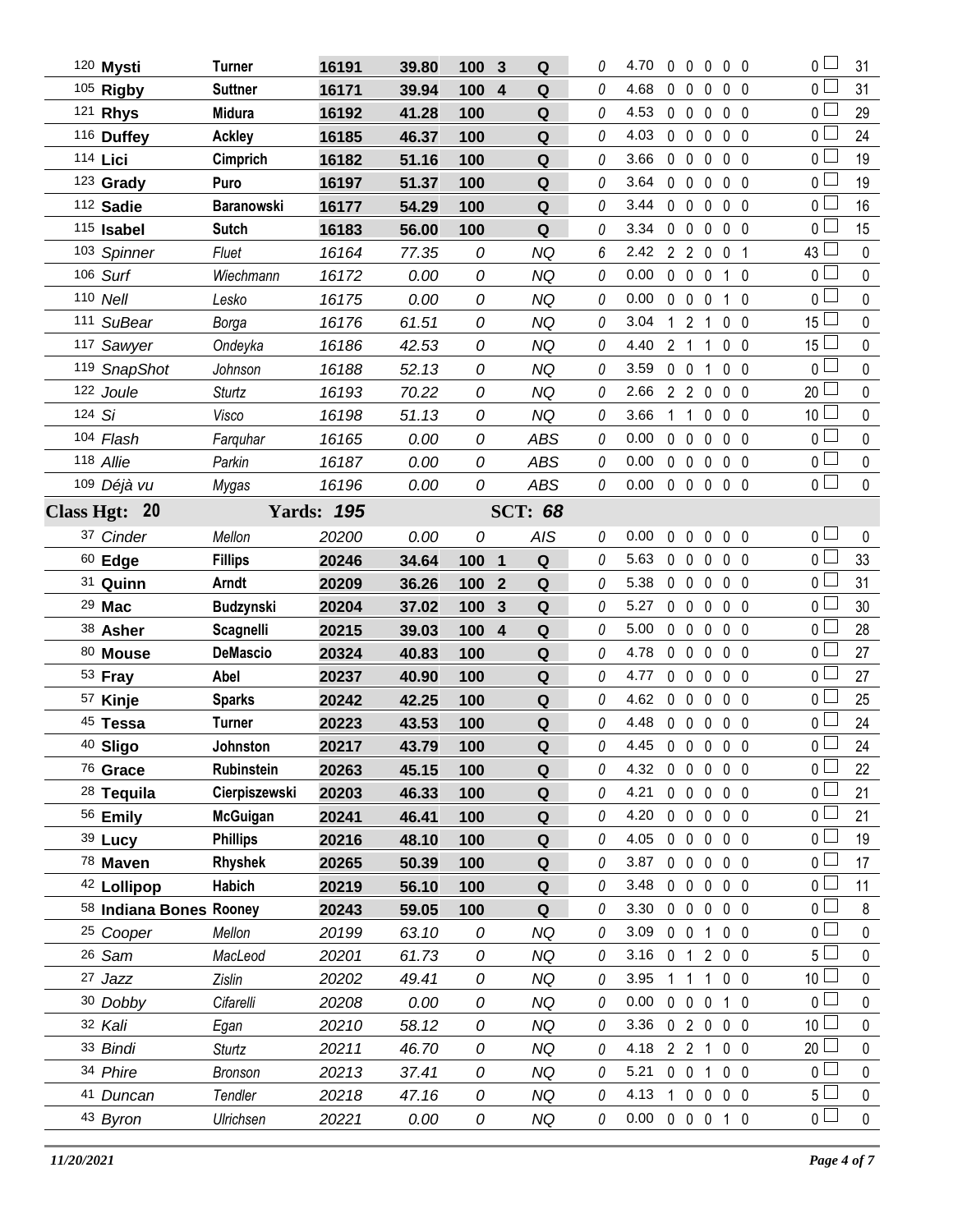|    | 44 Nitro              | Chernack         | 20222             | 50.42 | 0     | NQ                                     | 0 | 3.87                       | 1              | $\bf{0}$       | $\bf{0}$       | 0 <sub>0</sub>    |                | 5 L             | 0           |
|----|-----------------------|------------------|-------------------|-------|-------|----------------------------------------|---|----------------------------|----------------|----------------|----------------|-------------------|----------------|-----------------|-------------|
|    | 47 Sanchi             | Davis            | 20226             | 0.00  | 0     | <b>NQ</b>                              | 0 | 0.00                       | 0              | 0              | 0              | $\mathbf{1}$      | - 0            | 0 l             | $\mathbf 0$ |
|    | 48 Scout              | Cierpiszewski    | 20229             | 51.68 | 0     | <b>NQ</b>                              | 0 | 3.77                       |                | -1             | 0              | 0                 | $\overline{0}$ | 10              | 0           |
|    | 49 Peanut             | Cifarelli        | 20231             | 44.64 | 0     | NQ                                     | 0 | 4.37                       |                | $\mathbf 0$    |                | $\mathbf 0$       | $\overline{0}$ | $5\Box$         | $\pmb{0}$   |
|    | 50 Blake              | Murdock          | 20233             | 0.00  | 0     | <b>NQ</b>                              | 0 | 0.00                       | $\mathbf 0$    | $\mathbf 0$    | $\mathbf{0}$   | $1\quad0$         |                | $0-$            | 0           |
|    | 51 Grayson            | Reinhardt        | 20234             | 51.77 | 0     | <b>NQ</b>                              | 0 | 3.77                       | 0              | $\mathbf 0$    |                | $\mathbf 0$       | 0              | 0 <sup>2</sup>  | $\pmb{0}$   |
|    | 52 Dynamo             | Mount            | 20236             | 50.24 | 0     | <b>NQ</b>                              | 0 | 3.88                       |                | 1              | 0              | 0                 | $\overline{0}$ | 10              | 0           |
|    | 54 Lacy               | Dauer            | 20238             | 56.10 | 0     | <b>NQ</b>                              | 0 | 3.48                       | 1.             | $\mathbf 0$    |                | 0                 | -1             | 10 <sup>1</sup> | $\pmb{0}$   |
|    | 55 Tiki               | Ely              | 20240             | 53.64 | 0     | <b>NQ</b>                              | 0 | 3.64                       | 0              | $\mathbf{0}$   |                | 0 <sub>0</sub>    |                | 0 <sub>1</sub>  | 0           |
|    | 59 Hops               | Mellon           | 20245             | 50.02 | 0     | <b>NQ</b>                              | 0 | 3.90                       |                | $\overline{2}$ | 0              | $\mathbf 0$       | - 0            | 15              | $\pmb{0}$   |
|    | 61 O'Neill            | Keeshen          | 20247             | 0.00  | 0     | <b>NQ</b>                              | 0 | 0.00                       | $\mathbf 0$    | $\mathbf 0$    | 0              | $\mathbf{1}$      | $\overline{0}$ | 0 l             | $\mathbf 0$ |
|    | 62 Declan             | Minnella         | 20248             | 47.60 | 0     | <b>NQ</b>                              | 0 | 4.10                       | 0              | $\mathbf 0$    | 1              | $\mathbf 0$       | $\overline{0}$ | 0 <sub>0</sub>  | $\mathbf 0$ |
|    | 63 Emma               | Hill-Wampler     | 20249             | 52.57 | 0     | <b>NQ</b>                              | 0 | 3.71                       | 0              | 1              | 0              | 0 <sub>0</sub>    |                | 5 l             | 0           |
|    | 65 Chevy              | Calabrese        | 20251             | 47.50 | 0     | <b>NQ</b>                              | 0 | 4.11                       | 1.             | $\mathbf 0$    | 1              | 0 <sub>0</sub>    |                | 5 <sub>1</sub>  | $\pmb{0}$   |
|    | 67 Trixie             | Parrett          | 20253             | 0.00  | 0     | <b>NQ</b>                              | 0 | 0.00                       | $\mathbf{0}$   | $\mathbf 0$    | 0              | 1 <sub>0</sub>    |                | $0-$            | 0           |
|    | 68 Cricket            | Shoemaker        | 20254             | 55.79 | 0     | <b>NQ</b>                              | 0 | 3.50                       | 1              | $\mathbf{1}$   | 0              | 0 <sub>0</sub>    |                | 10 <sup>1</sup> | 0           |
|    | 69 Rezkin             | DeMascio         | 20255             | 46.66 | 0     | <b>NQ</b>                              | 0 | 4.18                       | $\mathbf{1}$   | $\mathbf{0}$   | 0              | 0 <sub>0</sub>    |                | $5 \sqcup$      | $\mathbf 0$ |
|    | 70 Fae                | Schilling        | 20257             | 0.00  | 0     | <b>NQ</b>                              | 0 | 0.00                       | 0              | $\mathbf 0$    | 0              | $\mathbf{1}$      | 0              | $\overline{0}$  | $\pmb{0}$   |
|    | $71$ T Rex            | <b>Masters</b>   | 20258             | 0.00  | 0     | <b>NQ</b>                              | 0 | 0.00                       | $\mathbf 0$    | $\mathbf 0$    | 0              | 1 <sub>0</sub>    |                | 0 l             | 0           |
|    | 72 Butter             | Lesinski         | 20259             | 0.00  | 0     | <b>NQ</b>                              | 0 | 0.00                       | $\mathbf{0}$   | $\mathbf 0$    | $\mathbf 0$    | $1\quad0$         |                | 0 <sub>1</sub>  | $\mathbf 0$ |
|    | 73 Emma               | Gechter          | 20260             | 48.57 | 0     | <b>NQ</b>                              | 0 | 4.01                       | 0              | $\mathbf{1}$   | 1              | 0 <sub>0</sub>    |                | 5 <sup>1</sup>  | $\mathbf 0$ |
|    | 74 Keelie             | Davis            | 20261             | 41.29 | 0     | <b>NQ</b>                              | 0 | 4.72                       |                | -1             |                | $\mathbf 0$       | $\overline{0}$ | 10              | $\pmb{0}$   |
|    | 75 'NSync             | Schmitter        | 20262             | 49.30 | 0     | <b>NQ</b>                              | 0 | 3.96                       | $\mathbf 1$    | 1              | 1              | 0                 | -1             | 15              | $\mathbf 0$ |
|    | 77 Mattie             | Gereg            | 20264             | 0.00  | 0     | <b>NQ</b>                              | 0 | 0.00                       | $\mathbf{0}$   | $\mathbf 0$    | 0              | $1\quad0$         |                | 0 <sub>0</sub>  | $\mathbf 0$ |
|    | 36 Kipper             | Carson           | 20266             | 56.40 | 0     | <b>NQ</b>                              | 0 | 3.46                       | 1              | $\mathbf{0}$   | $\mathbf{0}$   | 0 <sub>0</sub>    |                | 5 L             | $\pmb{0}$   |
|    | 83 Dare               | Carson           | 20313             | 63.56 | 0     | <b>NQ</b>                              | 0 | 3.07                       | 3              | -1             | 1              | $\mathbf 0$       | $\overline{0}$ | 20              | $\pmb{0}$   |
|    | 79 Whim               | Scripko          | 20323             | 58.03 | 0     | <b>NQ</b>                              | 0 | 3.36                       | $\overline{4}$ | -1             | 0              | $\mathbf{0}$      | 0              | 25              | $\mathbf 0$ |
| 81 | <b>Tyrion</b>         | Borowski         | 20334             | 0.00  | 0     | <b>NQ</b>                              | 0 | 0.00                       | $\mathbf{0}$   | $\mathbf 0$    | 0              | 1 <sub>0</sub>    |                | 0 <sub>0</sub>  | $\pmb{0}$   |
|    | 35 Ghost              | Patrick          | 20214             | 0.00  | 0     | <b>ABS</b>                             | 0 | 0.00                       | $\mathbf 0$    | $\Omega$       | 0              | $0\quad 0$        |                | 0               | $\mathbf 0$ |
|    | 46 Chick              | Mosner           | 20225             | 0.00  | 0     | <b>ABS</b>                             | 0 | 0.00                       | $\mathbf 0$    | $\mathbf 0$    | $\mathbf 0$    | $\mathbf 0$       | $\overline{0}$ | $\overline{0}$  | $\mathbf 0$ |
|    | 64 Kenzie             | Cierpiszewski    | 20250             | 0.00  | 0     | ABS                                    | 0 | 0.00                       |                | 00000          |                |                   |                | 0 <sub>0</sub>  | $\mathbf 0$ |
|    | 66 Oskar              | Patrick          | 20252             | 0.00  | 0     | ABS                                    | 0 | 0.00                       |                | 0 0 0 0 0      |                |                   |                | $\overline{0}$  | $\mathbf 0$ |
|    | Class Hgt: 24         |                  | <b>Yards: 195</b> |       |       | <b>SCT: 72</b>                         |   |                            |                |                |                |                   |                |                 |             |
|    | <sup>7</sup> Roxy     | <b>Knecht</b>    | 24271             | 42.12 | 100 1 | Q                                      | 0 | 4.63                       |                | $0\quad 0$     |                | $0\quad 0\quad 0$ |                | 0 <sub>1</sub>  | 29          |
|    | <sup>14</sup> Trudy   | Carberry         | 24281             | 46.89 | 100   | $\overline{\mathbf{2}}$<br>$\mathbf Q$ | 0 | 4.16                       | $\mathbf 0$    | $\mathbf 0$    | $\mathbf 0$    | $0\quad 0$        |                | 0 <sub>1</sub>  | 25          |
|    | <sup>3</sup> Ryder    | <b>Barlics</b>   | 24279             | 46.92 | 100   | $\mathbf{3}$<br>Q                      | 0 | 4.16                       |                | $0\quad 0$     | $\mathbf 0$    | $0\quad 0$        |                | 0 L             | 25          |
|    | <sup>12</sup> InkaBlu | Rutkowski        | 24278             | 54.81 | 100 4 | Q                                      | 0 | 3.56                       |                | $0\quad 0$     | $\mathbf 0$    | $0\quad 0$        |                | 0 <sub>1</sub>  | 17          |
|    | <sup>2</sup> Dublin   | <b>McIlhenny</b> | 24267             | 56.73 | 100   | Q                                      | 0 | 3.44                       |                | $0\quad 0$     | $\mathbf 0$    | $0\quad 0$        |                | 0 <sub>l</sub>  | 15          |
|    | <sup>4</sup> Leia     | Hopkins          | 24268             | 62.91 | 0     | NQ                                     | 0 | 3.10                       |                | $1\quad1$      | $\mathbf 0$    | $0\quad 0$        |                | 10 <sup>1</sup> | $\mathbf 0$ |
|    | <sup>5</sup> Remy     | Lesinski         | 24269             | 41.12 | 0     | <b>NQ</b>                              | 0 | 4.74                       | $0\quad 0$     |                | 1              | $0\quad 0$        |                | 0 l             | 0           |
|    | <sup>6</sup> Chapter  | Bennett          | 24270             | 56.58 | 0     | <b>NQ</b>                              | 0 | 3.45                       | 0 <sub>1</sub> |                | 1              | $0\quad 0$        |                | 5 L             | $\pmb{0}$   |
|    | <sup>9</sup> Tsavo    | Odgers           | 24273             | 77.93 | 0     | NQ                                     | 5 | 2.50                       | 2 <sub>1</sub> |                | $\mathbf 0$    | $0\quad 0$        |                | 30 <sub>2</sub> | $\mathbf 0$ |
|    | 10 Joseph             | Koziatek         | 24274             | 46.34 | 0     | NQ                                     | 0 | 4.21                       |                | $0\quad 0$     | 1              | $0\quad 0$        |                | 0 <sub>0</sub>  | $\pmb{0}$   |
|    | 11 Huckleberry        | Schwartz         | 24275             | 50.00 | 0     | <b>NQ</b>                              | 0 | 3.90                       |                | $0\quad 0$     | 1              | $0\quad 0$        |                | 0 L             | $\mathbf 0$ |
|    | 13 Topper             | Shoemaker        | 24280             | 45.97 | 0     | NQ                                     | 0 | 4.24                       |                | 0 <sub>1</sub> | $\overline{0}$ | $0\quad 0$        |                | 5 <sub>1</sub>  | $\pmb{0}$   |
|    | 15 Rhyze              | Turner           | 24282             | 0.00  | 0     | NQ                                     | 0 | $0.00 \t0 \t0 \t0 \t1 \t0$ |                |                |                |                   |                | $\overline{0}$  | $\pmb{0}$   |
|    |                       |                  |                   |       |       |                                        |   |                            |                |                |                |                   |                |                 |             |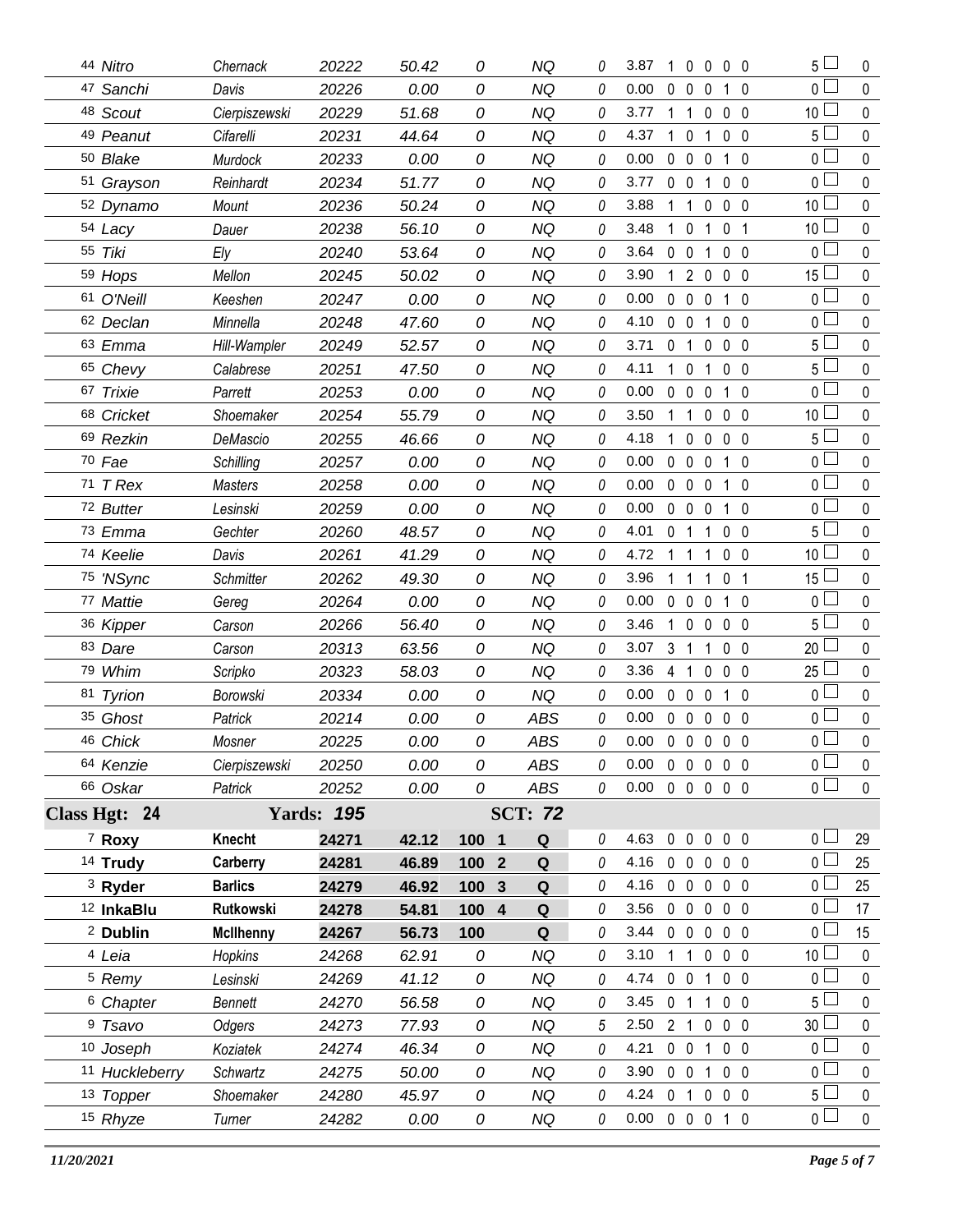| 16 Kronk                      | Matzke            | 24283             | 0.00          | 0      | ΝQ                     | 0        | 0.00             | 0              | $\mathbf 0$                  | 0 1 0                        |                |                | $\overline{0}$        | 0                  |
|-------------------------------|-------------------|-------------------|---------------|--------|------------------------|----------|------------------|----------------|------------------------------|------------------------------|----------------|----------------|-----------------------|--------------------|
| 17 Slider                     | Uminsky           | 24284             | 68.05         | 0      | NQ                     | 0        | 2.87             | 1              | $\mathbf{0}$                 | 0                            | 0 <sub>0</sub> |                | $5 \Box$              | 0                  |
| <sup>19</sup> Garbo           | Chardavoyne       | 24286             | 48.54         | 0      | NQ                     | 0        | 4.02             | 1              | $\mathbf 0$                  | $\mathbf 0$                  | $0\quad 0$     |                | 5                     | 0                  |
| $20$ Doc                      | McIlhenny         | 24287             | 74.63         | 0      | NQ                     | 2        | 2.61             |                | 1                            | -1                           | 0 <sub>0</sub> |                | $16 \Box$             | 0                  |
| 8 Lobo                        | Davis             | 24272             | 0.00          | 0      | <b>ABS</b>             | 0        | 0.00             | $\mathbf 0$    | $\mathbf 0$                  | $\mathbf 0$                  | 0 <sub>0</sub> |                | 0 <sub>0</sub>        | 0                  |
| 18 Stig                       | McAvoy            | 24285             | 0.00          | 0      | <b>ABS</b>             | 0        | 0.00             | $\mathbf 0$    | $\overline{0}$               | $\overline{0}$               | $0\quad 0$     |                | 0 <sub>l</sub>        | 0                  |
| $21$ Rio                      | <b>Barlics</b>    | 24288             | 0.00          | 0      | <b>ABS</b>             | 0        | 0.00             |                | $0\quad 0$                   | $0\quad 0\quad 0$            |                |                | 0 <sub>1</sub>        | 0                  |
| <b>SAT-2</b>                  | <b>STD</b>        |                   | <b>NOV P</b>  |        |                        |          |                  |                |                              |                              |                |                |                       |                    |
| <b>Call Name</b><br>RO.       | Handler           | Armband           | Time          |        | Score Place/Qualified  | Sec Ovr  | YPS              |                |                              | <b>R W F E</b>               | $\mathbf{T}$   | <b>Total F</b> |                       | Tie MachPts        |
| Class Hgt: 16                 |                   | <b>Yards: 141</b> |               |        | <b>SCT: 73</b>         |          |                  |                |                              |                              |                |                |                       |                    |
| 18 Ruger                      | Jerla             | 16017             | 52.15         | 0      | <b>NQ</b>              | 0        | 2.70 2 0 2 0 0   |                |                              |                              |                |                | 10 <sup>1</sup>       | 0                  |
| Class Hgt: 20                 |                   | <b>Yards: 141</b> |               |        | <b>SCT: 74</b>         |          |                  |                |                              |                              |                |                |                       |                    |
| 12 Zoey                       | Coakley           | 20019             | 54.58         | 100    | 1<br>Q                 | 0        | 2.58             | 0              | $\mathbf 0$                  | $\mathbf 0$                  | 0 <sub>0</sub> |                | 0 <sub>0</sub>        | 0                  |
| <sup>13</sup> Remi            | Jerla             | 20020             | 69.47         | 95 2   | Q                      | 0        | 2.03             |                |                              | 10000                        |                |                | 5 <sub>1</sub>        | $\mathbf 0$        |
| <b>SAT-2</b>                  | <b>STD</b>        |                   | <b>OPEN</b>   |        |                        |          |                  |                |                              |                              |                |                |                       |                    |
| <b>Call Name</b><br><b>RO</b> | Handler           | Armband           | Time          |        | Score Place/Qualified  | Sec Ovr  | <b>YPS</b>       |                |                              | <b>RWFET</b>                 |                | <b>Total F</b> |                       | <b>Tie MachPts</b> |
| Class Hgt: 16                 |                   | <b>Yards: 185</b> |               |        | <b>SCT: 80</b>         |          |                  |                |                              |                              |                |                |                       |                    |
| 13 Barney                     | Henrich           | 16297             | 52.16         | 0      | NQ                     | 0        | $3.55$ 2 0 0 0 0 |                |                              |                              |                |                | 10 <sup>1</sup>       | $\bf{0}$           |
| SAT-2                         | <b>STD</b>        | EX P              |               |        |                        |          |                  |                |                              |                              |                |                |                       |                    |
| <b>Call Name</b><br><b>RO</b> | Handler           | Armband           | Time          |        | Score Place/Qualified  | Sec Ovr  | YPS              |                |                              | R W F E T                    |                | <b>Total F</b> |                       | Tie MachPts        |
| Class Hgt: 08                 |                   | <b>Yards: 178</b> |               |        | <b>SCT: 76</b>         |          |                  |                |                              |                              |                |                |                       |                    |
| 204 Moxie!                    | Wagner            | 08292             | 50.06         | 100 1  | Q                      | 0        | 3.56 0 0 0 0 0   |                |                              |                              |                |                | 0 <sub>1</sub>        | 0                  |
|                               | <b>STD</b>        |                   | <b>MAS P</b>  |        |                        |          |                  |                |                              |                              |                |                |                       |                    |
| SAT-2                         |                   |                   |               |        |                        |          |                  |                |                              |                              |                |                |                       |                    |
| <b>Call Name</b><br>RO.       | Handler           | Armband           | Time          |        | Score Place/Qualified  | Sec Ovr  | YPS              |                |                              | R W F E T                    |                | <b>Total F</b> |                       | <b>Tie MachPts</b> |
| Class Hgt: 04                 |                   | <b>Yards: 178</b> |               |        | <b>SCT: 81</b>         |          |                  |                |                              |                              |                |                |                       |                    |
| 206 Judy Judy                 | Gilmer            | 04054             | 71.03         | 100 1  | Q                      | 0        | 2.51             |                |                              | 00000                        |                |                | 0 <sub>0</sub>        | 9                  |
| 205 LittleMan                 | Hill-Wampler      | 04049             | 0.00          | 0      | <b>ABS</b>             | $\it{0}$ | 0.00             |                |                              | 0 0 0 0 0                    |                |                | 0 <sup>2</sup>        | $\pmb{0}$          |
| Class Hgt: 08                 |                   | <b>Yards: 178</b> |               |        | <b>SCT: 76</b>         |          |                  |                |                              |                              |                |                |                       |                    |
| 198 Jeter                     | Logan             | 08063             | 43.61         | 100 1  | Q                      | 0        | 4.08             |                |                              | 0 0 0 0 0                    |                |                | $0-$                  | 32                 |
| 197 Dash                      | Rotelle           | 08062             | 49.08         | $1002$ | ${\bf Q}$              | 0        | 3.63             |                | $0\quad 0$                   | $0\quad 0\quad 0$            |                |                | 0 <sup>1</sup>        | 26                 |
| 195 Kuma                      | Kato              | 08060             | 49.33         | 100 3  | Q                      | 0        | 3.61             |                | $0\quad 0$                   | $\overline{0}$               | $0\quad 0$     |                | 0 L                   | 26                 |
| 201 Haley                     | <b>Barnes</b>     | 08067             | 53.62         | 100 4  | Q                      | 0        | 3.32             |                | $0\quad 0$                   | $\mathbf 0$                  | $0\quad 0$     |                | 0 <sub>l</sub>        | 22                 |
| 202 Bryce                     | Hunter            | 08068             | 63.47         | 100    | Q                      | 0        | 2.80             |                | $0\quad 0$                   | $\mathbf 0$                  | $0\quad 0$     |                | 0 L                   | 12                 |
| 192 Winner                    | <b>Mount</b>      | 08055             | 63.54         | 100    | Q                      | 0        | 2.80             |                |                              | 0 0 0 0 0                    |                |                | 0 <sup>2</sup>        | 12                 |
| 196 Tarlton                   | Paull             | 08061             | 66.43         | 100    | Q                      | 0        | 2.68             |                |                              | 0 0 0 0 0                    |                |                | 0 <sub>0</sub>        | 9                  |
| 193 Aeryn                     | Midura            | 08058             | 46.89         | 0      | <b>NQ</b>              | 0        | 3.80             |                | $0\quad 0$                   | $\mathbf{1}$                 | $0\quad 0$     |                | 0 <sub>0</sub>        | 0                  |
| 194 Dillon                    | Gurney            | 08059             | 51.23         | 0      | NQ                     | 0        | 3.47<br>0.00     | 0 <sub>1</sub> |                              | $0\quad 0\quad 0$            |                |                | 5 l<br>0 <sub>0</sub> | 0                  |
| 199 Boots<br>200 Sully        | Potts             | 08064             | 0.00          | 0<br>0 | <b>NQ</b><br><b>NQ</b> | 0<br>0   | 3.51             |                | $0\quad 0$<br>0 <sub>1</sub> | $0$ 1 0<br>$0\quad 0\quad 0$ |                |                | 5 <sub>1</sub>        | 0                  |
| 203 Cruise                    | MacLeod<br>Prekop | 08066<br>08069    | 50.69<br>0.00 | 0      | NQ                     | $\theta$ | 0.00             |                |                              | 0 0 0 1 0                    |                |                | $0-$                  | 0<br>$\mathbf 0$   |
| Class Hgt: 12                 |                   | <b>Yards: 187</b> |               |        | <b>SCT: 76</b>         |          |                  |                |                              |                              |                |                |                       |                    |
|                               |                   |                   |               |        |                        |          |                  |                |                              |                              |                |                |                       |                    |